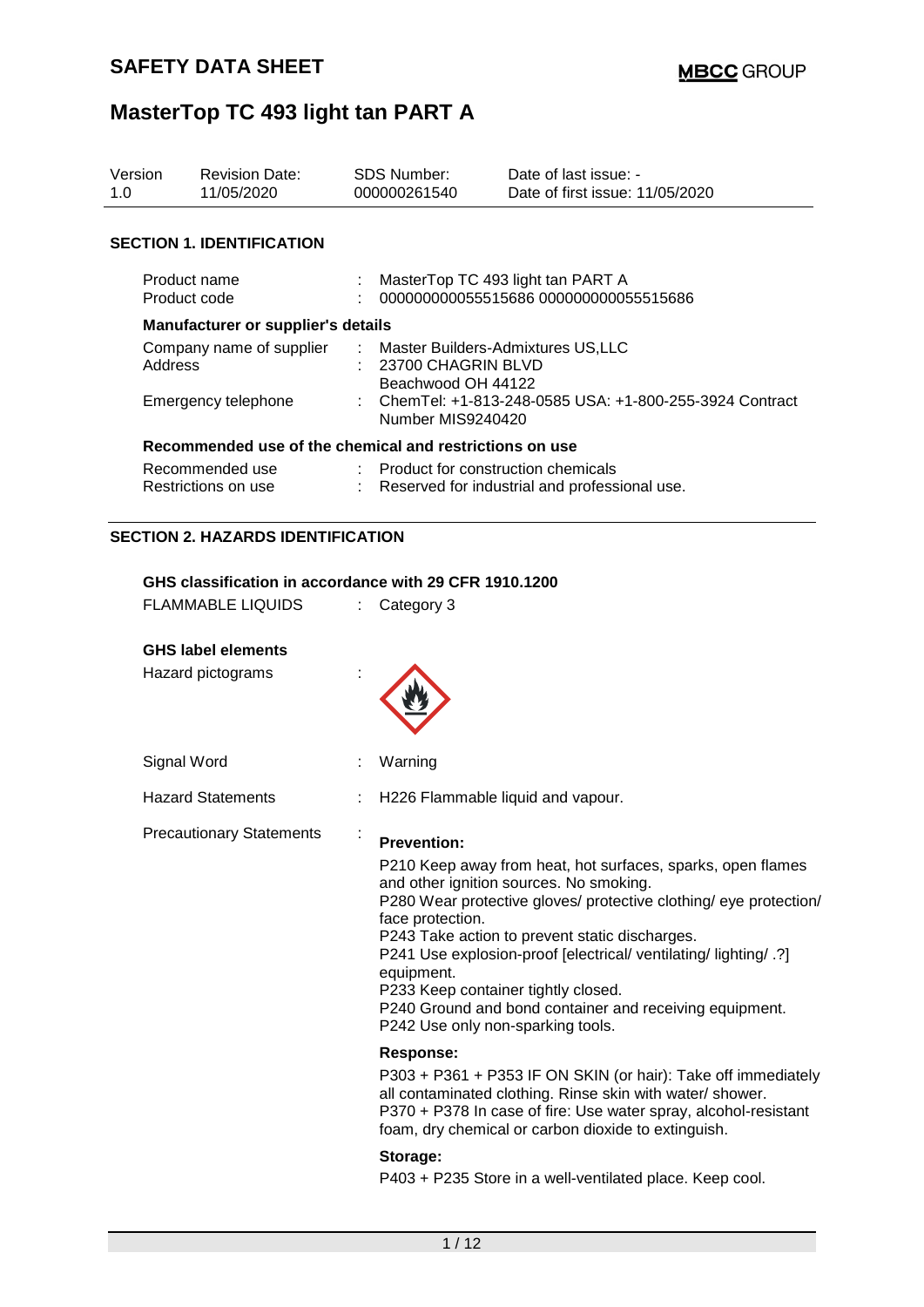| Version<br>1.0 | <b>Revision Date:</b><br>11/05/2020                      | <b>SDS Number:</b><br>000000261540                                                                                                                                                  |  | Date of last issue: -<br>Date of first issue: 11/05/2020    |  |  |
|----------------|----------------------------------------------------------|-------------------------------------------------------------------------------------------------------------------------------------------------------------------------------------|--|-------------------------------------------------------------|--|--|
|                |                                                          | Disposal:<br>waste collection point.                                                                                                                                                |  | P501 Dispose of contents/container to appropriate hazardous |  |  |
|                | <b>Other hazards</b><br>No data available.               |                                                                                                                                                                                     |  |                                                             |  |  |
|                | <b>SECTION 3. COMPOSITION/INFORMATION ON INGREDIENTS</b> |                                                                                                                                                                                     |  |                                                             |  |  |
|                |                                                          |                                                                                                                                                                                     |  |                                                             |  |  |
|                | Chemical nature                                          | No data available.                                                                                                                                                                  |  |                                                             |  |  |
|                | <b>Components</b>                                        |                                                                                                                                                                                     |  |                                                             |  |  |
|                | Chemical name                                            | CAS-No.                                                                                                                                                                             |  | Concentration (% w/w)                                       |  |  |
|                | n-Butyl acetate                                          | 123-86-4                                                                                                                                                                            |  | $>= 5 - < 15$                                               |  |  |
|                | Titanium dioxide                                         | 13463-67-7                                                                                                                                                                          |  | $>= 15 - 20$                                                |  |  |
|                | <b>SECTION 4. FIRST AID MEASURES</b><br>General advice   | Move out of dangerous area.<br>Show this material safety data sheet to the doctor in attend-<br>ance.<br>Do not leave the victim unattended.                                        |  |                                                             |  |  |
| If inhaled     |                                                          | If unconscious, place in recovery position and seek medical<br>advice.<br>If symptoms persist, call a physician.                                                                    |  |                                                             |  |  |
|                | In case of skin contact                                  | If on skin, rinse well with water.<br>If on clothes, remove clothes.                                                                                                                |  |                                                             |  |  |
|                | In case of eye contact                                   | Flush eyes with water as a precaution.<br>Remove contact lenses.<br>Protect unharmed eye.<br>Keep eye wide open while rinsing.<br>If eye irritation persists, consult a specialist. |  |                                                             |  |  |
|                | If swallowed                                             | Keep respiratory tract clear.                                                                                                                                                       |  | Do not give milk or alcoholic beverages.                    |  |  |

|                                                                   | Never give anything by mouth to an unconscious person.<br>If symptoms persist, call a physician. |
|-------------------------------------------------------------------|--------------------------------------------------------------------------------------------------|
| Most important symptoms<br>and effects, both acute and<br>delayed | None known.                                                                                      |
| Notes to physician                                                | : Treat symptomatically.                                                                         |

#### **SECTION 5. FIRE-FIGHTING MEASURES**

| Suitable extinguishing media :           | Water spray<br>Foam<br>Dry powder<br>Carbon dioxide (CO2)                      |
|------------------------------------------|--------------------------------------------------------------------------------|
| Unsuitable extinguishing<br>media        | : High volume water jet                                                        |
| Specific hazards during fire<br>fighting | : Do not allow run-off from fire fighting to enter drains or water<br>courses. |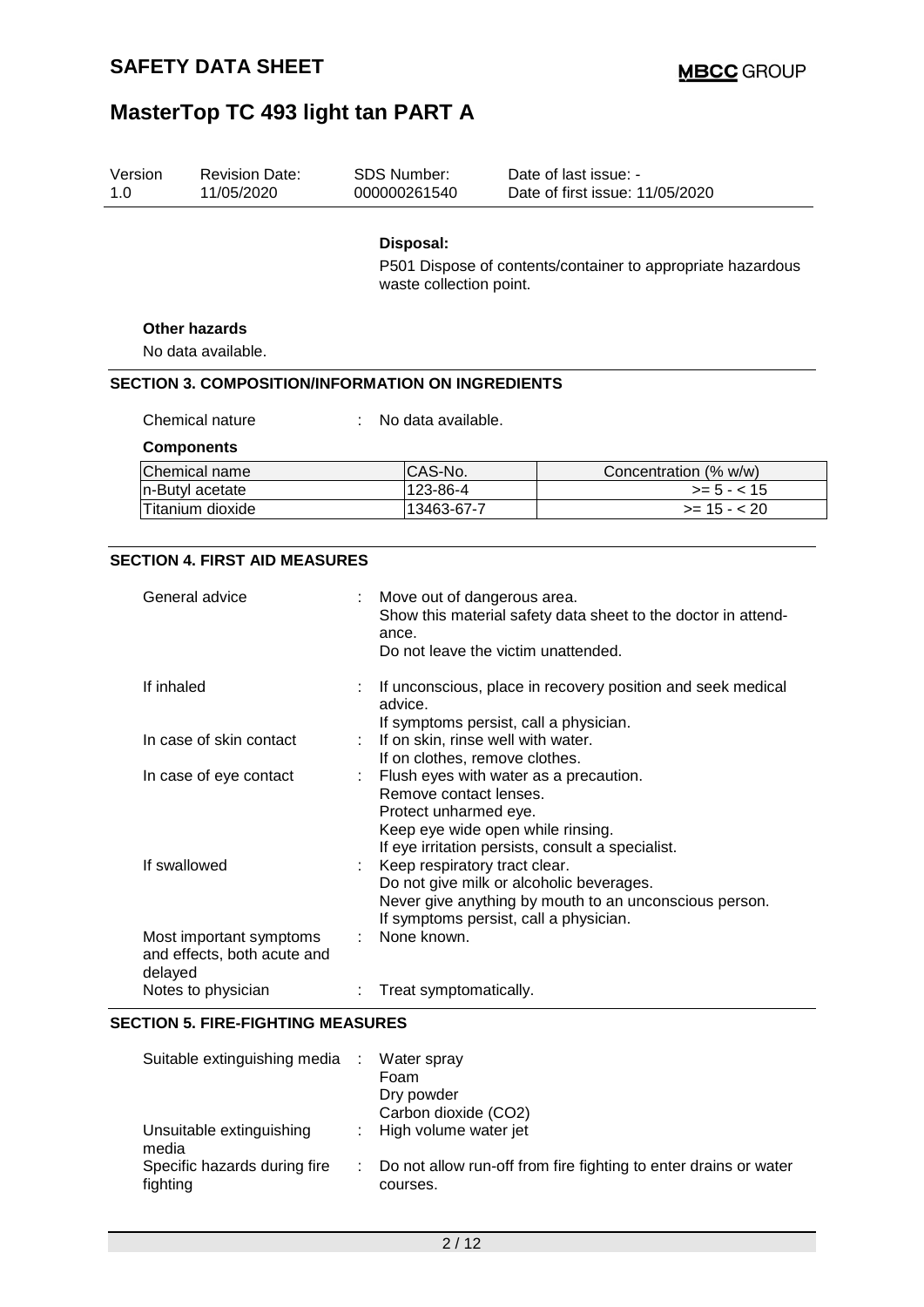| Version<br>1.0 |                   | <b>Revision Date:</b><br>11/05/2020                                             |   | <b>SDS Number:</b><br>000000261540                                                                                                                                                                                                                                                                                                                                                                                                                                      | Date of last issue: -<br>Date of first issue: 11/05/2020                                                                                                                                                                                     |  |  |
|----------------|-------------------|---------------------------------------------------------------------------------|---|-------------------------------------------------------------------------------------------------------------------------------------------------------------------------------------------------------------------------------------------------------------------------------------------------------------------------------------------------------------------------------------------------------------------------------------------------------------------------|----------------------------------------------------------------------------------------------------------------------------------------------------------------------------------------------------------------------------------------------|--|--|
|                | for fire-fighters | Further information<br>Special protective equipment                             |   | Collect contaminated fire extinguishing water separately. This<br>must not be discharged into drains.<br>Fire residues and contaminated fire extinguishing water must<br>be disposed of in accordance with local regulations.<br>For safety reasons in case of fire, cans should be stored sepa-<br>rately in closed containments.<br>Use a water spray to cool fully closed containers.<br>Wear self-contained breathing apparatus for firefighting if nec-<br>essary. |                                                                                                                                                                                                                                              |  |  |
|                |                   | <b>SECTION 6. ACCIDENTAL RELEASE MEASURES</b>                                   |   |                                                                                                                                                                                                                                                                                                                                                                                                                                                                         |                                                                                                                                                                                                                                              |  |  |
|                |                   | Personal precautions, protec- :<br>tive equipment and emer-<br>gency procedures |   | Remove all sources of ignition.<br>Evacuate personnel to safe areas.                                                                                                                                                                                                                                                                                                                                                                                                    | Beware of vapors accumulating to form explosive concentra-<br>tions. Vapors can accumulate in low areas.                                                                                                                                     |  |  |
|                |                   | Environmental precautions                                                       |   | respective authorities.                                                                                                                                                                                                                                                                                                                                                                                                                                                 | Prevent product from entering drains.<br>Prevent further leakage or spillage if safe to do so.<br>If the product contaminates rivers and lakes or drains inform                                                                              |  |  |
|                |                   | Methods and materials for<br>containment and cleaning up                        |   |                                                                                                                                                                                                                                                                                                                                                                                                                                                                         | Contain spillage, and then collect with non-combustible ab-<br>sorbent material, (e.g. sand, earth, diatomaceous earth, ver-<br>miculite) and place in container for disposal according to local<br>/ national regulations (see section 13). |  |  |
|                |                   | <b>SECTION 7. HANDLING AND STORAGE</b>                                          |   |                                                                                                                                                                                                                                                                                                                                                                                                                                                                         |                                                                                                                                                                                                                                              |  |  |
|                |                   | Advice on protection against<br>fire and explosion                              | ÷ | Product is not explosive.                                                                                                                                                                                                                                                                                                                                                                                                                                               |                                                                                                                                                                                                                                              |  |  |
|                |                   |                                                                                 |   | ignition.                                                                                                                                                                                                                                                                                                                                                                                                                                                               | Do not spray on a naked flame or any incandescent material.<br>Take necessary action to avoid static electricity discharge<br>(which might cause ignition of organic vapors).<br>Keep away from open flames, hot surfaces and sources of     |  |  |
|                |                   | Advice on safe handling                                                         |   | Avoid formation of aerosol.<br>plication area.                                                                                                                                                                                                                                                                                                                                                                                                                          | For personal protection see section 8.<br>Smoking, eating and drinking should be prohibited in the ap-<br>Take precautionary measures against static discharges.<br>Provide sufficient air exchange and/or exhaust in work rooms.            |  |  |

Dispose of rinse water in accordance with local and national regulations.<br>no smoking Conditions for safe storage : Keep container tightly closed in a dry and well-ventilated place. Containers which are opened must be carefully resealed and kept upright to prevent leakage.

Observe label precautions.

Electrical installations / working materials must comply with

Open drum carefully as content may be under pressure.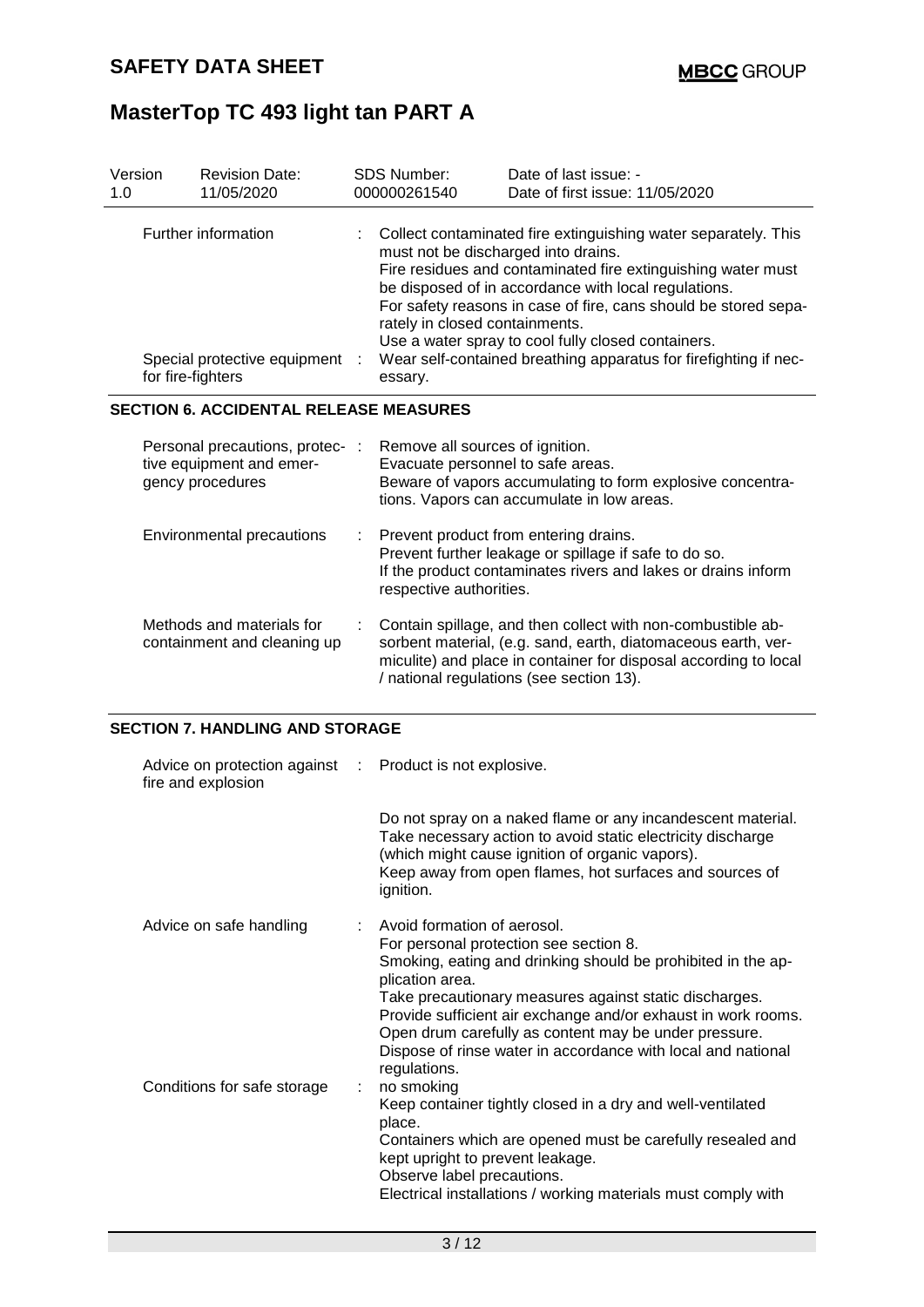| Version<br>1.0 | <b>Revision Date:</b><br>11/05/2020            | SDS Number:<br>000000261540                                          | Date of last issue: -<br>Date of first issue: 11/05/2020                                                                   |
|----------------|------------------------------------------------|----------------------------------------------------------------------|----------------------------------------------------------------------------------------------------------------------------|
|                | Further information on stor-<br>age conditions | the technological safety standards.<br>Protect from direct sunlight. | : Keep only in the original container in a cool, dry, well-<br>ventilated place away from ignition sources, heat or flame. |
|                | Materials to avoid                             | Observe VCI storage rules.                                           |                                                                                                                            |
|                | Further information on stor-<br>age stability  | ∴ No data available                                                  |                                                                                                                            |

### **SECTION 8. EXPOSURE CONTROLS/PERSONAL PROTECTION**

| Components       | CAS-No.    | Value type        | Control parame-    | <b>Basis</b>     |
|------------------|------------|-------------------|--------------------|------------------|
|                  |            | (Form of          | ters / Permissible |                  |
|                  |            | exposure)         | concentration      |                  |
| n-Butyl acetate  | 123-86-4   | <b>STEL</b> value | 150 ppm            | <b>ACGIHTLV</b>  |
|                  |            | <b>TWA value</b>  | 50 ppm             | <b>ACGIHTLV</b>  |
|                  |            | <b>REL</b> value  | 150 ppm            | <b>NIOSH</b>     |
|                  |            |                   | 710 mg/m3          |                  |
|                  |            | <b>STEL value</b> | 200 ppm            | <b>NIOSH</b>     |
|                  |            |                   | 950 mg/m3          |                  |
|                  |            | <b>PEL</b>        | $150$ ppm          | 29 CFR           |
|                  |            |                   | 710 mg/m3          | 1910.1000        |
|                  |            |                   |                    | (Table Z-1)      |
|                  |            | STEL value        | 200 ppm            | 29 CFR           |
|                  |            |                   | 950 mg/m3          | 1910.1000        |
|                  |            |                   |                    | (Table Z-1-A)    |
|                  |            | <b>TWA value</b>  | $150$ ppm          | 29 CFR           |
|                  |            |                   | 710 mg/m3          | 1910.1000        |
|                  |            |                   |                    | (Table Z-1-A)    |
|                  |            | <b>TWA</b>        | 150 ppm            | <b>NIOSH REL</b> |
|                  |            |                   | 710 mg/m3          |                  |
|                  |            | <b>ST</b>         | 200 ppm            | <b>NIOSH REL</b> |
|                  |            |                   | 950 mg/m3          |                  |
|                  |            | <b>TWA</b>        | 150 ppm            | OSHA Z-1         |
|                  |            |                   | 710 mg/m3          |                  |
|                  |            | <b>TWA</b>        | 150 ppm            | OSHA P0          |
|                  |            |                   | 710 mg/m3          |                  |
|                  |            | <b>STEL</b>       | 200 ppm            | <b>OSHA P0</b>   |
|                  |            |                   | 950 mg/m3          |                  |
|                  |            | <b>TWA</b>        | 50 ppm             | <b>ACGIH</b>     |
|                  |            | <b>STEL</b>       | 150 ppm            | <b>ACGIH</b>     |
| Titanium dioxide | 13463-67-7 | <b>TWA value</b>  | 10 mg/m3           | <b>ACGIHTLV</b>  |
|                  |            | PEL (Total        | 15 mg/m3           | 29 CFR           |
|                  |            | dust)             |                    | 1910.1000        |
|                  |            |                   |                    | (Table Z-1)      |
|                  |            | <b>TWA value</b>  | 10 mg/m3           | 29 CFR           |
|                  |            | (Total dust)      |                    | 1910.1000        |
|                  |            |                   |                    | $(Table Z-1-A)$  |
|                  |            | TWA (total        | 15 mg/m3           | OSHA Z-1         |
|                  |            | dust)             |                    |                  |
|                  |            | <b>TWA (Total</b> | $10 \text{ mg/m}$  | OSHA P0          |

### **Ingredients with workplace control parameters**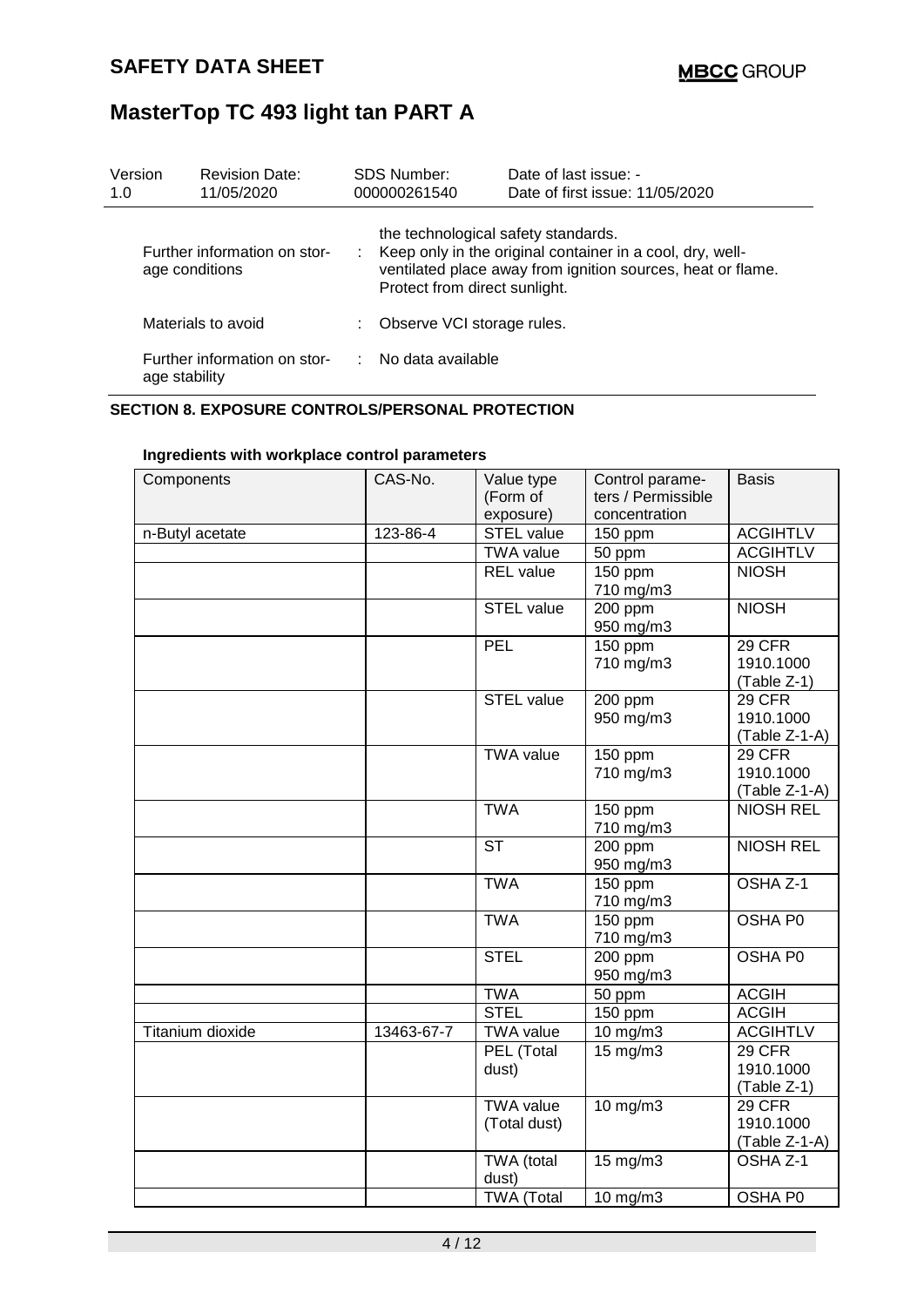| Version<br>1.0 | <b>Revision Date:</b><br>11/05/2020                 |   | SDS Number:<br>000000261540                                                                                                                                                                                                                                                                                                                                                                                                                                                                                                         | Date of last issue: -                                                           | Date of first issue: 11/05/2020                                                                                        |              |  |
|----------------|-----------------------------------------------------|---|-------------------------------------------------------------------------------------------------------------------------------------------------------------------------------------------------------------------------------------------------------------------------------------------------------------------------------------------------------------------------------------------------------------------------------------------------------------------------------------------------------------------------------------|---------------------------------------------------------------------------------|------------------------------------------------------------------------------------------------------------------------|--------------|--|
|                |                                                     |   |                                                                                                                                                                                                                                                                                                                                                                                                                                                                                                                                     | dust)                                                                           |                                                                                                                        |              |  |
|                |                                                     |   |                                                                                                                                                                                                                                                                                                                                                                                                                                                                                                                                     | <b>TWA</b>                                                                      | 10 mg/m3<br>(Titanium dioxide)                                                                                         | <b>ACGIH</b> |  |
|                | <b>Engineering measures</b>                         |   |                                                                                                                                                                                                                                                                                                                                                                                                                                                                                                                                     | No applicable information available.                                            |                                                                                                                        |              |  |
|                | Personal protective equipment                       |   |                                                                                                                                                                                                                                                                                                                                                                                                                                                                                                                                     |                                                                                 |                                                                                                                        |              |  |
|                | Respiratory protection                              |   | respirators.                                                                                                                                                                                                                                                                                                                                                                                                                                                                                                                        |                                                                                 | When workers are facing concentrations above the occupa-<br>tional exposure limits they must use appropriate certified |              |  |
|                | Hand protection                                     |   |                                                                                                                                                                                                                                                                                                                                                                                                                                                                                                                                     |                                                                                 |                                                                                                                        |              |  |
|                | Remarks                                             |   |                                                                                                                                                                                                                                                                                                                                                                                                                                                                                                                                     |                                                                                 | The suitability for a specific workplace should be discussed                                                           |              |  |
|                | Eye protection                                      |   |                                                                                                                                                                                                                                                                                                                                                                                                                                                                                                                                     | with the producers of the protective gloves.<br>Eye wash bottle with pure water |                                                                                                                        |              |  |
|                | Skin and body protection                            |   | Tightly fitting safety goggles<br>Impervious clothing<br>Choose body protection according to the amount and con-<br>centration of the dangerous substance at the work place.<br>Do not inhale gases/vapours/aerosols.<br>Avoid contact with the skin, eyes and clothing.<br>Avoid exposure - obtain special instructions before use.<br>Handle in accordance with good building materials hygiene<br>and safety practice.<br>Wearing of closed work clothing is recommended.<br>Wash hands before breaks and at the end of workday. |                                                                                 |                                                                                                                        |              |  |
|                | Protective measures                                 |   |                                                                                                                                                                                                                                                                                                                                                                                                                                                                                                                                     |                                                                                 |                                                                                                                        |              |  |
|                | Hygiene measures                                    |   |                                                                                                                                                                                                                                                                                                                                                                                                                                                                                                                                     |                                                                                 |                                                                                                                        |              |  |
|                | <b>SECTION 9. PHYSICAL AND CHEMICAL PROPERTIES</b>  |   |                                                                                                                                                                                                                                                                                                                                                                                                                                                                                                                                     |                                                                                 |                                                                                                                        |              |  |
|                | Appearance                                          |   | liquid                                                                                                                                                                                                                                                                                                                                                                                                                                                                                                                              |                                                                                 |                                                                                                                        |              |  |
|                | Color                                               |   | various colours                                                                                                                                                                                                                                                                                                                                                                                                                                                                                                                     |                                                                                 |                                                                                                                        |              |  |
|                | Odor                                                |   | strong, ester-like                                                                                                                                                                                                                                                                                                                                                                                                                                                                                                                  |                                                                                 |                                                                                                                        |              |  |
|                | <b>Odor Threshold</b>                               |   | No data available                                                                                                                                                                                                                                                                                                                                                                                                                                                                                                                   |                                                                                 |                                                                                                                        |              |  |
|                | pH                                                  |   | neutral to slightly alkaline                                                                                                                                                                                                                                                                                                                                                                                                                                                                                                        |                                                                                 |                                                                                                                        |              |  |
|                | Melting point                                       |   |                                                                                                                                                                                                                                                                                                                                                                                                                                                                                                                                     | No applicable information available.                                            |                                                                                                                        |              |  |
|                | Boiling point                                       |   | 280 °F / 138 °C                                                                                                                                                                                                                                                                                                                                                                                                                                                                                                                     |                                                                                 |                                                                                                                        |              |  |
|                | Flash point                                         |   | 100 °F / 38 °C                                                                                                                                                                                                                                                                                                                                                                                                                                                                                                                      |                                                                                 |                                                                                                                        |              |  |
|                |                                                     |   |                                                                                                                                                                                                                                                                                                                                                                                                                                                                                                                                     | Method: Flash Point by Tag Closed Tester.                                       |                                                                                                                        |              |  |
|                | Evaporation rate                                    |   |                                                                                                                                                                                                                                                                                                                                                                                                                                                                                                                                     | No applicable information available.                                            |                                                                                                                        |              |  |
|                | Flammability (solid, gas)                           |   | not determined                                                                                                                                                                                                                                                                                                                                                                                                                                                                                                                      |                                                                                 |                                                                                                                        |              |  |
|                | Upper explosion limit / Upper<br>flammability limit |   | No data available.                                                                                                                                                                                                                                                                                                                                                                                                                                                                                                                  |                                                                                 |                                                                                                                        |              |  |
|                | Lower explosion limit / Lower<br>flammability limit | ÷ | No data available.                                                                                                                                                                                                                                                                                                                                                                                                                                                                                                                  |                                                                                 |                                                                                                                        |              |  |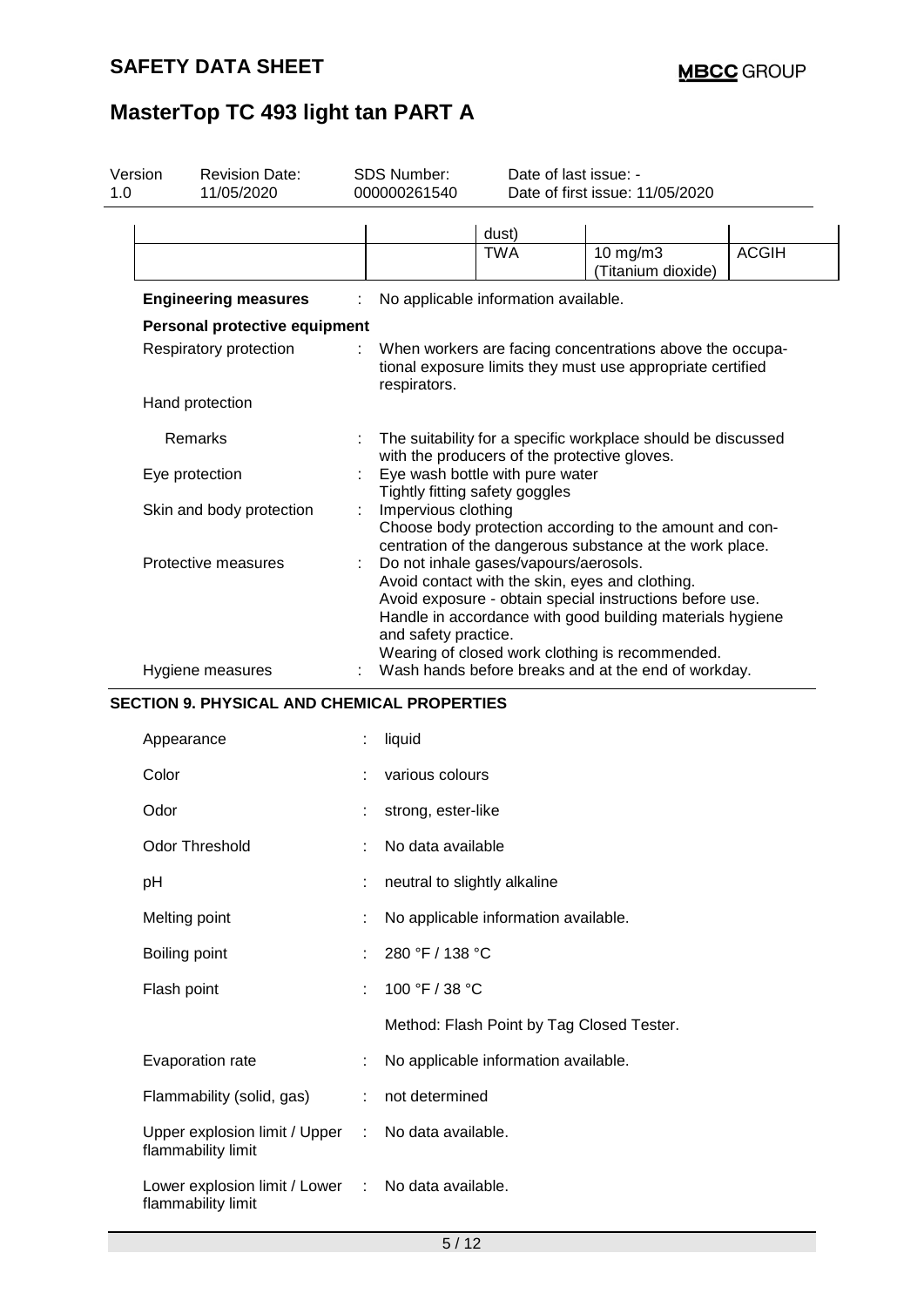| Version<br><b>Revision Date:</b><br>11/05/2020<br>1.0 |   | <b>SDS Number:</b><br>000000261540 | Date of last issue: -<br>Date of first issue: 11/05/2020         |  |
|-------------------------------------------------------|---|------------------------------------|------------------------------------------------------------------|--|
| Vapor pressure                                        |   | No data available                  |                                                                  |  |
|                                                       |   |                                    |                                                                  |  |
| Relative vapor density                                |   | Heavier than air.                  |                                                                  |  |
| Relative density                                      |   |                                    | No applicable information available.                             |  |
| Density                                               |   | 9.32 lb/USg (68 °F / 20 °C)        |                                                                  |  |
| <b>Bulk density</b>                                   |   | Not applicable                     |                                                                  |  |
| Solubility(ies)<br>Water solubility                   |   | insoluble                          |                                                                  |  |
| Solubility in other solvents                          | ÷ | insoluble                          |                                                                  |  |
| Partition coefficient: n-<br>octanol/water            |   | No data available.                 |                                                                  |  |
| Autoignition temperature                              |   | No data available                  |                                                                  |  |
| Decomposition temperature                             |   | scribed/indicated.                 | No decomposition if stored and handled as pre-                   |  |
| Viscosity                                             |   |                                    |                                                                  |  |
| Viscosity, dynamic                                    |   | No data available.                 |                                                                  |  |
| Viscosity, kinematic                                  |   |                                    | No applicable information available.                             |  |
| <b>Explosive properties</b>                           |   | Not explosive<br>Not explosive     |                                                                  |  |
| Oxidizing properties                                  |   | as oxidizing.                      | Based on its structural properties the product is not classified |  |
| Sublimation point                                     |   |                                    | No applicable information available.                             |  |
| Molecular weight                                      |   | No data available                  |                                                                  |  |

## **SECTION 10. STABILITY AND REACTIVITY**

| Reactivity<br>Chemical stability<br>Possibility of hazardous reac-<br>tions | $\sim 100$ | No decomposition if stored and applied as directed.<br>No decomposition if stored and applied as directed.<br>No decomposition if stored and applied as directed.<br>Vapors may form explosive mixture with air. |
|-----------------------------------------------------------------------------|------------|------------------------------------------------------------------------------------------------------------------------------------------------------------------------------------------------------------------|
| Conditions to avoid<br>Incompatible materials                               |            | : Heat, flames and sparks.<br>: Strong acids<br>Strong bases<br>Strong oxidizing agents<br>Strong reducing agents                                                                                                |
| Hazardous decomposition<br>products                                         |            | No hazardous decomposition products if stored and handled<br>as prescribed/indicated.                                                                                                                            |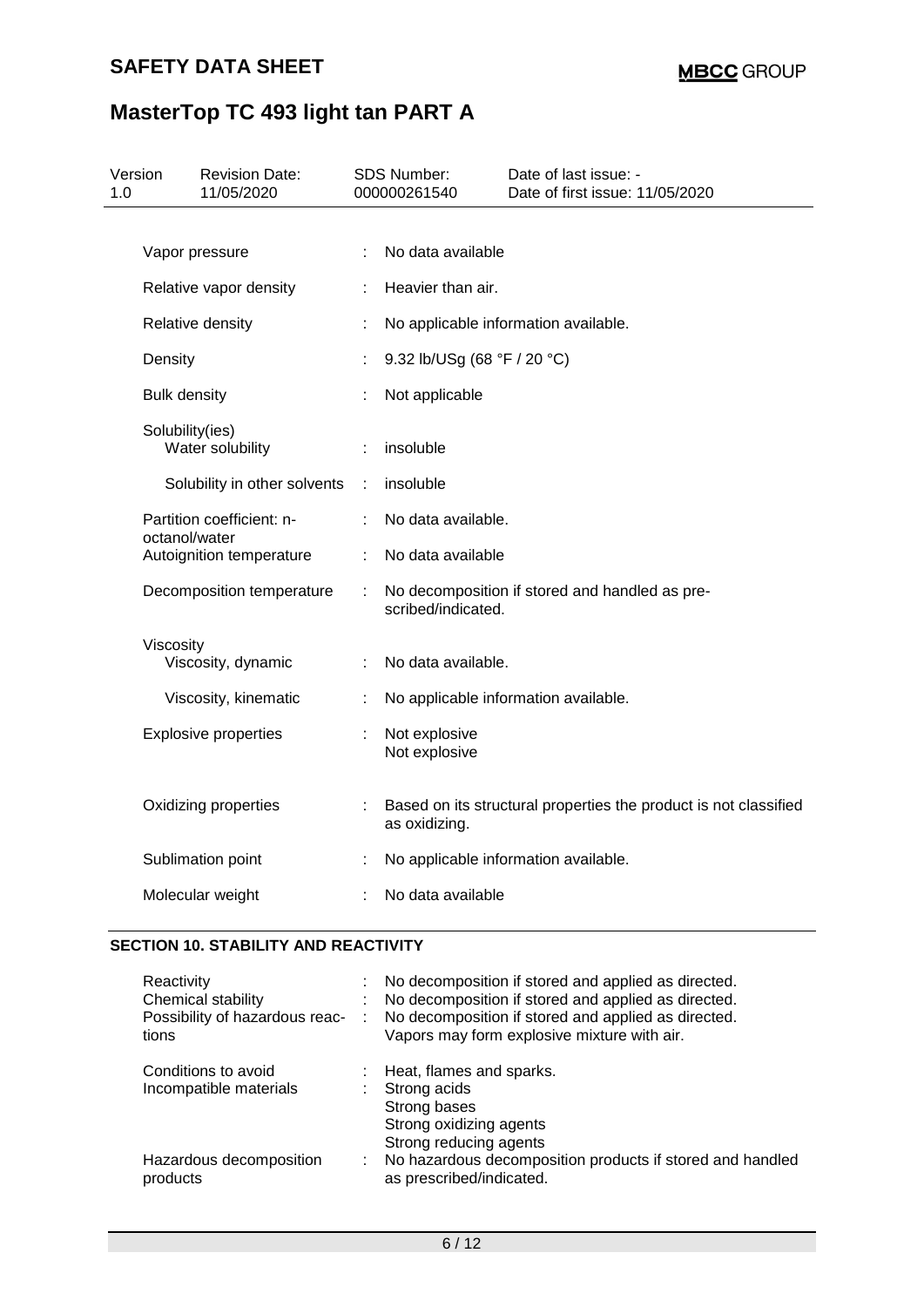| Version<br>1.0 |                                                                                 | <b>Revision Date:</b><br>11/05/2020                                                | <b>SDS Number:</b><br>000000261540 |  | Date of last issue: -<br>Date of first issue: 11/05/2020                                                             |  |  |
|----------------|---------------------------------------------------------------------------------|------------------------------------------------------------------------------------|------------------------------------|--|----------------------------------------------------------------------------------------------------------------------|--|--|
|                |                                                                                 |                                                                                    |                                    |  |                                                                                                                      |  |  |
|                |                                                                                 | <b>SECTION 11. TOXICOLOGICAL INFORMATION</b>                                       |                                    |  |                                                                                                                      |  |  |
|                |                                                                                 | <b>Acute toxicity</b><br>Not classified based on available information.            |                                    |  |                                                                                                                      |  |  |
|                | <b>Product:</b>                                                                 |                                                                                    |                                    |  |                                                                                                                      |  |  |
|                |                                                                                 | Acute oral toxicity                                                                |                                    |  | Remarks: No applicable information available.                                                                        |  |  |
|                |                                                                                 | Acute inhalation toxicity                                                          | ÷                                  |  | Remarks: No applicable information available.                                                                        |  |  |
|                |                                                                                 | Acute dermal toxicity                                                              | ÷.                                 |  | Remarks: No applicable information available.                                                                        |  |  |
|                |                                                                                 | <b>Skin corrosion/irritation</b><br>Not classified based on available information. |                                    |  |                                                                                                                      |  |  |
|                |                                                                                 | Serious eye damage/eye irritation                                                  |                                    |  |                                                                                                                      |  |  |
|                |                                                                                 | Not classified based on available information.                                     |                                    |  |                                                                                                                      |  |  |
|                |                                                                                 | <b>Respiratory or skin sensitization</b>                                           |                                    |  |                                                                                                                      |  |  |
|                |                                                                                 | <b>Skin sensitization</b><br>Not classified based on available information.        |                                    |  |                                                                                                                      |  |  |
|                |                                                                                 | <b>Respiratory sensitization</b><br>Not classified based on available information. |                                    |  |                                                                                                                      |  |  |
|                |                                                                                 | <b>Germ cell mutagenicity</b><br>Not classified based on available information.    |                                    |  |                                                                                                                      |  |  |
|                |                                                                                 | Carcinogenicity<br>Not classified based on available information.                  |                                    |  |                                                                                                                      |  |  |
|                | <b>Reproductive toxicity</b><br>Not classified based on available information.  |                                                                                    |                                    |  |                                                                                                                      |  |  |
|                |                                                                                 | <b>STOT-single exposure</b>                                                        |                                    |  |                                                                                                                      |  |  |
|                |                                                                                 | Not classified based on available information.                                     |                                    |  |                                                                                                                      |  |  |
|                | <b>STOT-repeated exposure</b><br>Not classified based on available information. |                                                                                    |                                    |  |                                                                                                                      |  |  |
|                |                                                                                 | <b>Aspiration toxicity</b><br>Not classified based on available information.       |                                    |  |                                                                                                                      |  |  |
|                |                                                                                 | <b>Further information</b>                                                         |                                    |  |                                                                                                                      |  |  |
|                | Product:                                                                        |                                                                                    |                                    |  |                                                                                                                      |  |  |
|                | <b>Remarks</b>                                                                  |                                                                                    |                                    |  | The product has not been tested. The statement has been<br>derived from the properties of the individual components. |  |  |
|                | Remarks                                                                         |                                                                                    |                                    |  | Solvents may degrease the skin.                                                                                      |  |  |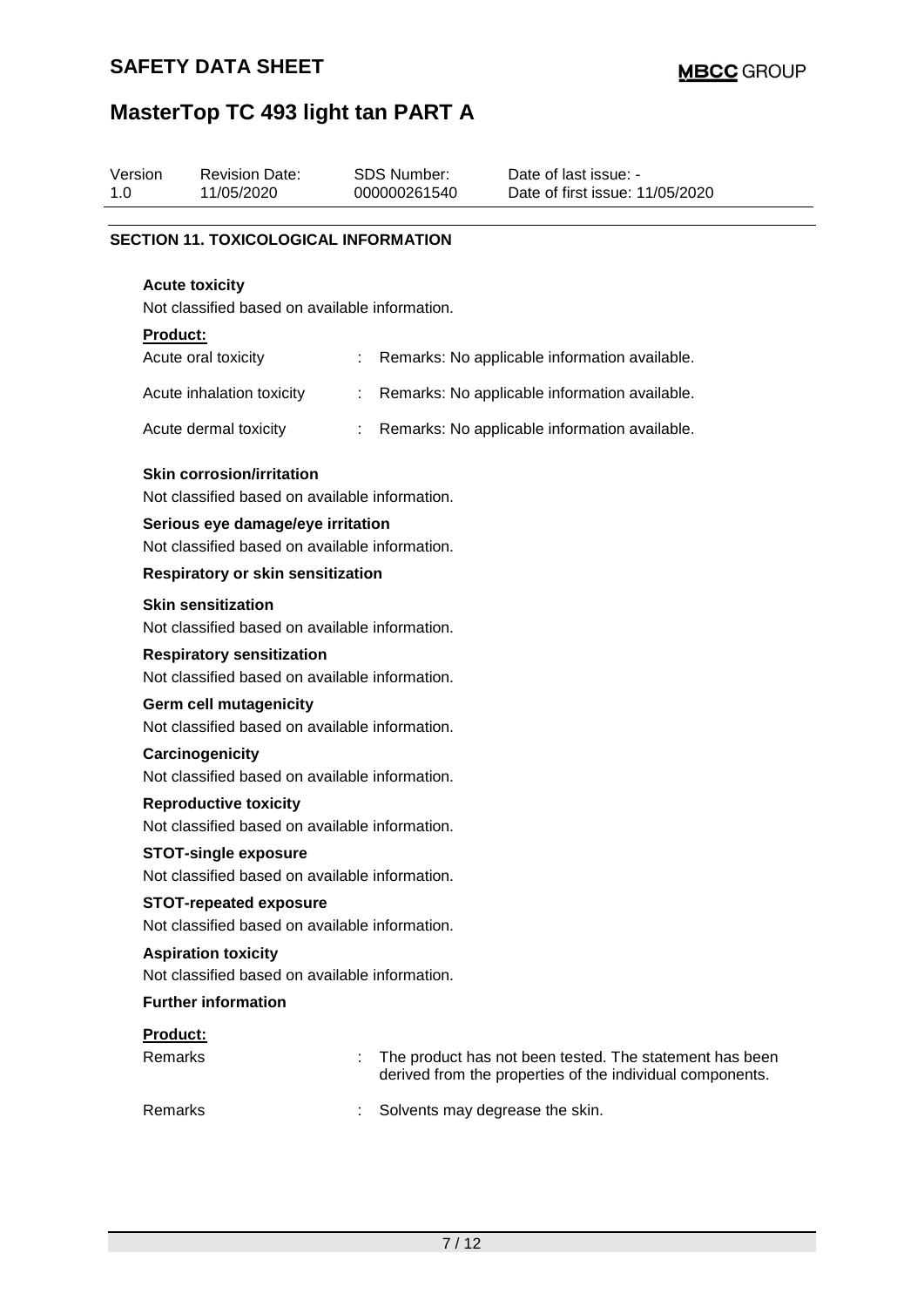| Version<br>1.0 | <b>Revision Date:</b><br>11/05/2020                       |   | <b>SDS Number:</b><br>000000261540                                            | Date of last issue: -<br>Date of first issue: 11/05/2020                                                                                                                                     |
|----------------|-----------------------------------------------------------|---|-------------------------------------------------------------------------------|----------------------------------------------------------------------------------------------------------------------------------------------------------------------------------------------|
|                | <b>SECTION 12. ECOLOGICAL INFORMATION</b>                 |   |                                                                               |                                                                                                                                                                                              |
|                | <b>Ecotoxicity</b><br>No data available                   |   |                                                                               |                                                                                                                                                                                              |
|                | <b>Persistence and degradability</b><br>No data available |   |                                                                               |                                                                                                                                                                                              |
|                | <b>Bioaccumulative potential</b>                          |   |                                                                               |                                                                                                                                                                                              |
|                | Components:                                               |   |                                                                               |                                                                                                                                                                                              |
|                | n-Butyl acetate:                                          |   |                                                                               |                                                                                                                                                                                              |
|                | Partition coefficient: n-<br>octanol/water                |   | Pow: 200 (77 °F / 25 °C)<br>log Pow: 2.3 (77 °F / 25 °C)<br>pH: 7<br>GLP: yes | Method: Partition coefficient (n-octanol/water), HPLC method.                                                                                                                                |
|                | <b>Mobility in soil</b><br>No data available              |   |                                                                               |                                                                                                                                                                                              |
|                | Other adverse effects                                     |   |                                                                               |                                                                                                                                                                                              |
|                | <b>Product:</b><br>Additional ecological infor-<br>mation | ÷ | harmful to aquatic organisms.<br>components.                                  | There is a high probability that the product is not acutely<br>The product has not been tested. The statements on ecotoxi-<br>cology have been derived from the properties of the individual |

### **SECTION 13. DISPOSAL CONSIDERATIONS**

| <b>Disposal methods</b> |                                                                                                                                                                                                                                                                             |
|-------------------------|-----------------------------------------------------------------------------------------------------------------------------------------------------------------------------------------------------------------------------------------------------------------------------|
| Waste from residues     | Do not contaminate ponds, waterways or ditches with chemi-<br>cal or used container.                                                                                                                                                                                        |
| Contaminated packaging  | Dispose of in accordance with national, state and local regula-<br>tions.<br>Do not discharge into drains/surface waters/groundwater.<br>: Contaminated packaging should be emptied as far as possible<br>and disposed of in the same manner as the sub-<br>stance/product. |

#### **SECTION 14. TRANSPORT INFORMATION**

#### **International Regulations**

| <b>UNRTDG</b><br>UN number<br>Proper shipping name | $\therefore$ UN 1993<br>: FLAMMABLE LIQUID, N.O.S.<br>(METHOXYPROPYLACETATE) |
|----------------------------------------------------|------------------------------------------------------------------------------|
| Class                                              | $\therefore$ 3                                                               |
| Packing group                                      | Ш                                                                            |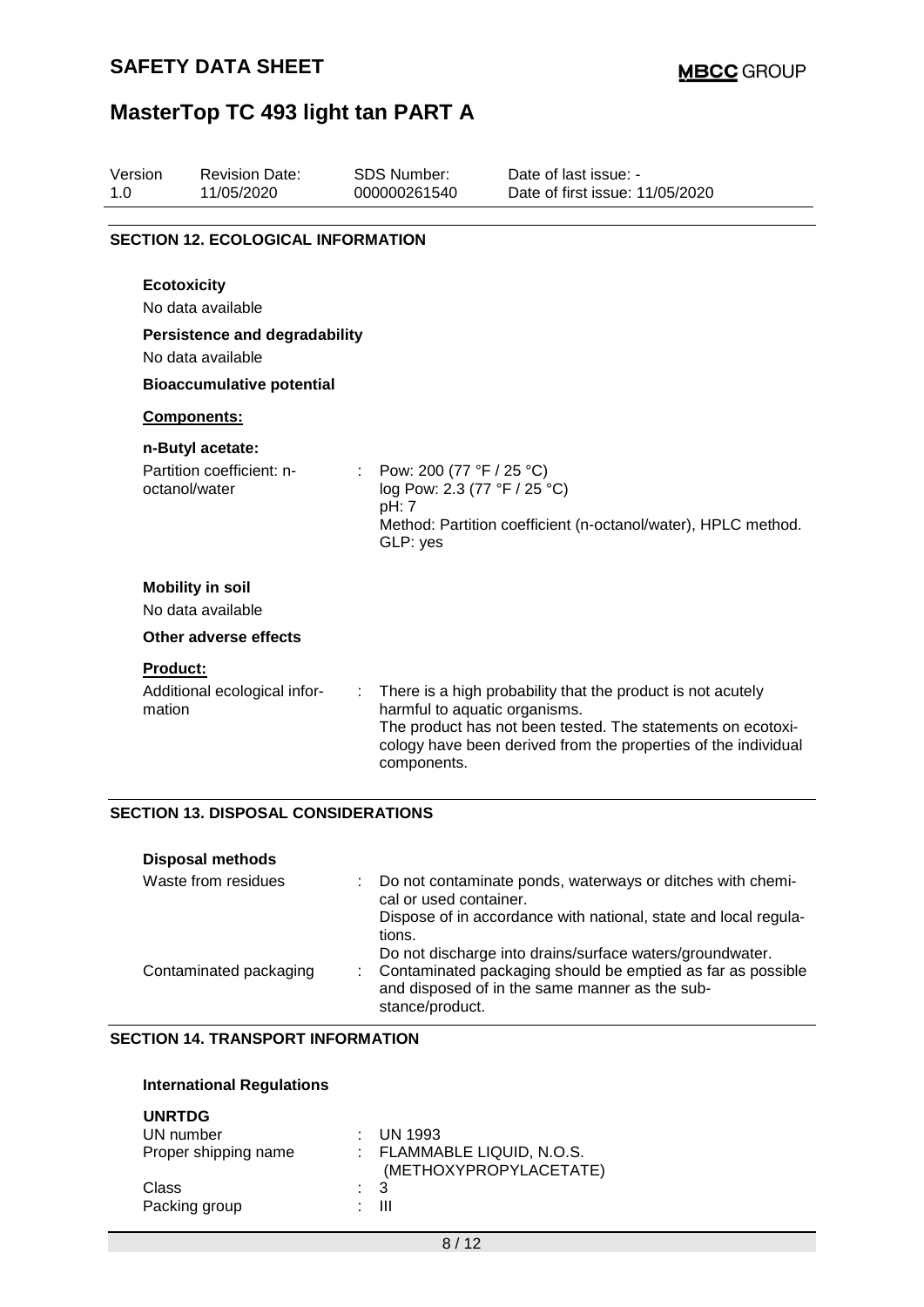| Version<br>1.0 |                                                                                                                     | <b>Revision Date:</b><br>11/05/2020     |  | <b>SDS Number:</b><br>000000261540                                     | Date of last issue: -<br>Date of first issue: 11/05/2020 |
|----------------|---------------------------------------------------------------------------------------------------------------------|-----------------------------------------|--|------------------------------------------------------------------------|----------------------------------------------------------|
|                | Labels                                                                                                              |                                         |  | 3                                                                      |                                                          |
|                | <b>IATA-DGR</b><br>UN/ID No.                                                                                        | Proper shipping name                    |  | <b>UN 1993</b><br>: FLAMMABLE LIQUID, N.O.S.                           |                                                          |
|                | Class<br>Packing group<br>Labels<br>aircraft)                                                                       | Packing instruction (cargo              |  | (METHOXYPROPYLACETATE)<br>3<br>Ш<br>Flammable Liquids<br>366           |                                                          |
|                | ger aircraft)                                                                                                       | Packing instruction (passen- :          |  | 355                                                                    |                                                          |
|                | <b>IMDG-Code</b><br>UN number                                                                                       | Proper shipping name                    |  | <b>UN 1993</b><br>: FLAMMABLE LIQUID, N.O.S.<br>(METHOXYPROPYLACETATE) |                                                          |
|                | Class<br>Packing group<br>Labels<br>EmS Code                                                                        | Marine pollutant                        |  | 3<br>$\mathbf{III}$<br>3<br>$F-E$ , S-E<br>no                          |                                                          |
|                | Transport in bulk according to Annex II of MARPOL 73/78 and the IBC Code<br>Not applicable for product as supplied. |                                         |  |                                                                        |                                                          |
|                |                                                                                                                     | <b>Domestic regulation</b>              |  |                                                                        |                                                          |
|                | <b>49 CFR</b>                                                                                                       | UN/ID/NA number<br>Proper shipping name |  | : UN 1993<br>: FLAMMABLE LIQUID, N.O.S.<br>(METHOXYPROPYLACETATE)      |                                                          |
|                | <b>Class</b><br>Packing group<br>Labels<br><b>ERG Code</b>                                                          | Marine pollutant                        |  | $\overline{3}$<br>Ш<br><b>FLAMMABLE LIQUID</b><br>128<br>no            |                                                          |

#### **Special precautions for user**

The transport classification(s) provided herein are for informational purposes only, and solely based upon the properties of the unpackaged material as it is described within this Safety Data Sheet. Transportation classifications may vary by mode of transportation, package sizes, and variations in regional or country regulations.

#### **SECTION 15. REGULATORY INFORMATION**

| <b>SARA 313</b>                                                   | : The following components are subject to reporting levels es-<br>tablished by SARA Title III, Section 313: |                |                        |
|-------------------------------------------------------------------|-------------------------------------------------------------------------------------------------------------|----------------|------------------------|
|                                                                   | ethylbenzene                                                                                                | $100 - 41 - 4$ |                        |
| <b>US State Regulations</b>                                       |                                                                                                             |                |                        |
| Pennsylvania Right To Know<br>n-Butyl acetate<br>Titanium dioxide |                                                                                                             |                | 123-86-4<br>13463-67-7 |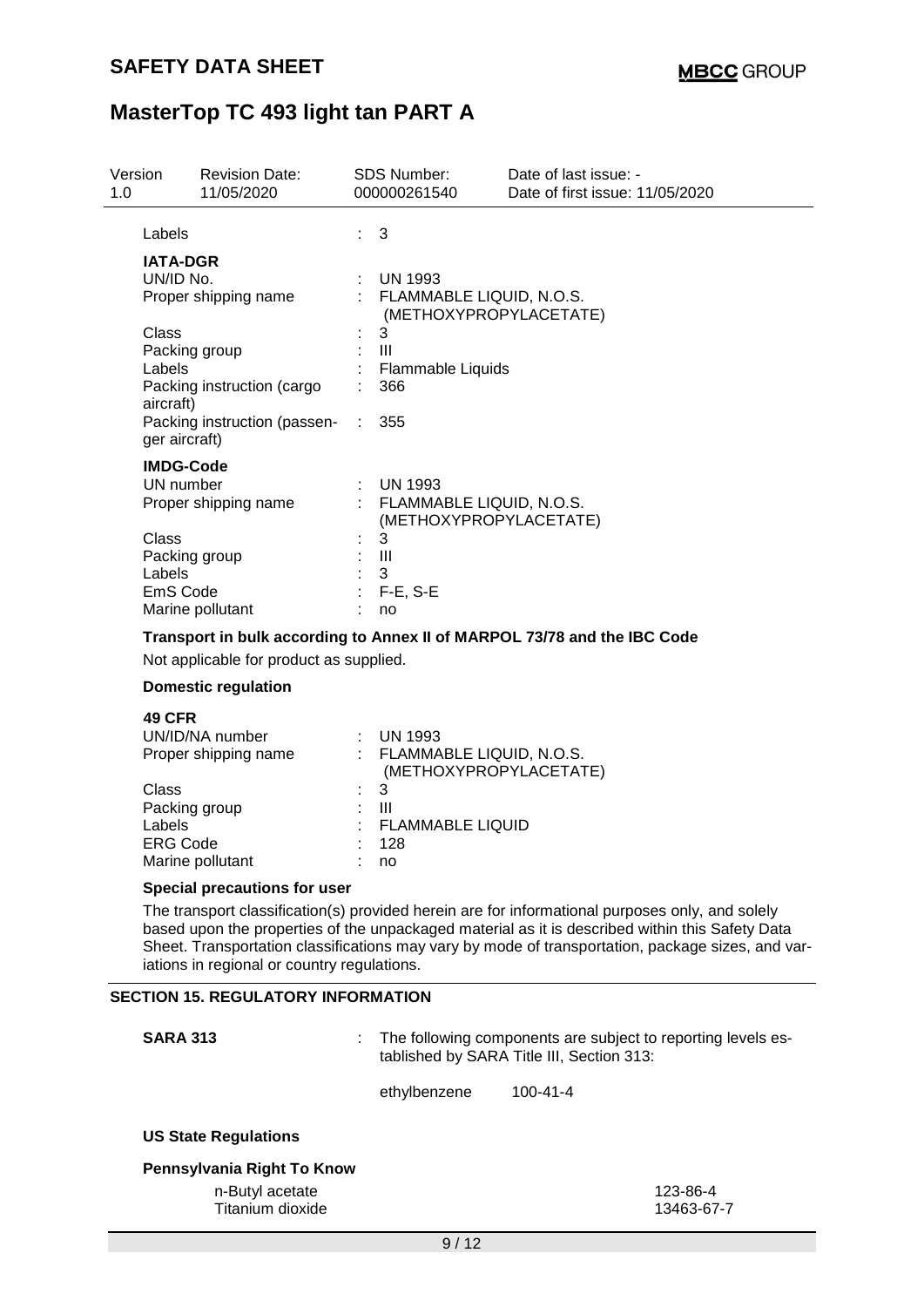| Version<br>1.0 | <b>Revision Date:</b><br>11/05/2020                                                                                                                | <b>SDS Number:</b><br>000000261540 | Date of last issue: -<br>Date of first issue: 11/05/2020                                                                                                                                         |  |  |  |
|----------------|----------------------------------------------------------------------------------------------------------------------------------------------------|------------------------------------|--------------------------------------------------------------------------------------------------------------------------------------------------------------------------------------------------|--|--|--|
|                | <b>New Jersey Right To Know</b><br>Titanium dioxide<br>ethylbenzene<br>2-butoxyethanol<br>n-Butyl acetate<br><b>California Prop. 65</b>            |                                    | 13463-67-7<br>$100 - 41 - 4$<br>111-76-2<br>123-86-4                                                                                                                                             |  |  |  |
|                | formation go to www.P65Warnings.ca.gov.                                                                                                            |                                    | WARNING: This product can expose you to chemicals including benzene, which is/are known to<br>the State of California to cause cancer and birth defects or other reproductive harm. For more in- |  |  |  |
|                | The ingredients of this product are reported in the following inventories:<br><b>TSCA</b><br>On the inventory, or in compliance with the inventory |                                    |                                                                                                                                                                                                  |  |  |  |
|                | <b>SECTION 16. OTHER INFORMATION</b>                                                                                                               |                                    |                                                                                                                                                                                                  |  |  |  |
|                | <b>Further information</b>                                                                                                                         |                                    |                                                                                                                                                                                                  |  |  |  |
|                | <b>NFPA 704:</b>                                                                                                                                   |                                    | HMIS® IV:                                                                                                                                                                                        |  |  |  |
|                | Flammability<br>$\overline{2}$                                                                                                                     |                                    | <b>HEALTH</b><br><b>FLAMMABILITY</b>                                                                                                                                                             |  |  |  |
| Health         | $\overline{0}$                                                                                                                                     | Instability                        | <b>PHYSICAL HAZARD</b>                                                                                                                                                                           |  |  |  |

HMIS® ratings are based on a 0-4 rating scale, with 0 representing minimal hazards or risks, and 4 representing significant hazards or risks. The "\*" represents a chronic hazard, while the "/" represents the absence of a chronic hazard.

### **Full text of other abbreviations**

Special hazard

| $1-A$            | 29 CFR 1910.1000 (Table Z-: OSHA - Table Z-1-A (29 CFR 1910.1000)                               |
|------------------|-------------------------------------------------------------------------------------------------|
| 1)               | 29 CFR 1910.1000 (Table Z- : OSHA - Table Z-1 (Limits for Air Contaminants) 29 CFR<br>1910.1000 |
| <b>ACGIH</b>     | : USA. ACGIH Threshold Limit Values (TLV)                                                       |
| <b>ACGIHTLV</b>  | : American Conference of Governmental Industrial Hygienists -<br>threshold limit values (US)    |
| <b>NIOSH</b>     | : NIOSH Pocket Guide to Chemical Hazards (US)                                                   |
| <b>NIOSH REL</b> | : USA. NIOSH Recommended Exposure Limits                                                        |
| OSHA P0          | : USA. OSHA - TABLE Z-1 Limits for Air Contaminants -<br>1910.1000                              |
| OSHA Z-1         | : USA. Occupational Exposure Limits (OSHA) - Table Z-1 Lim-                                     |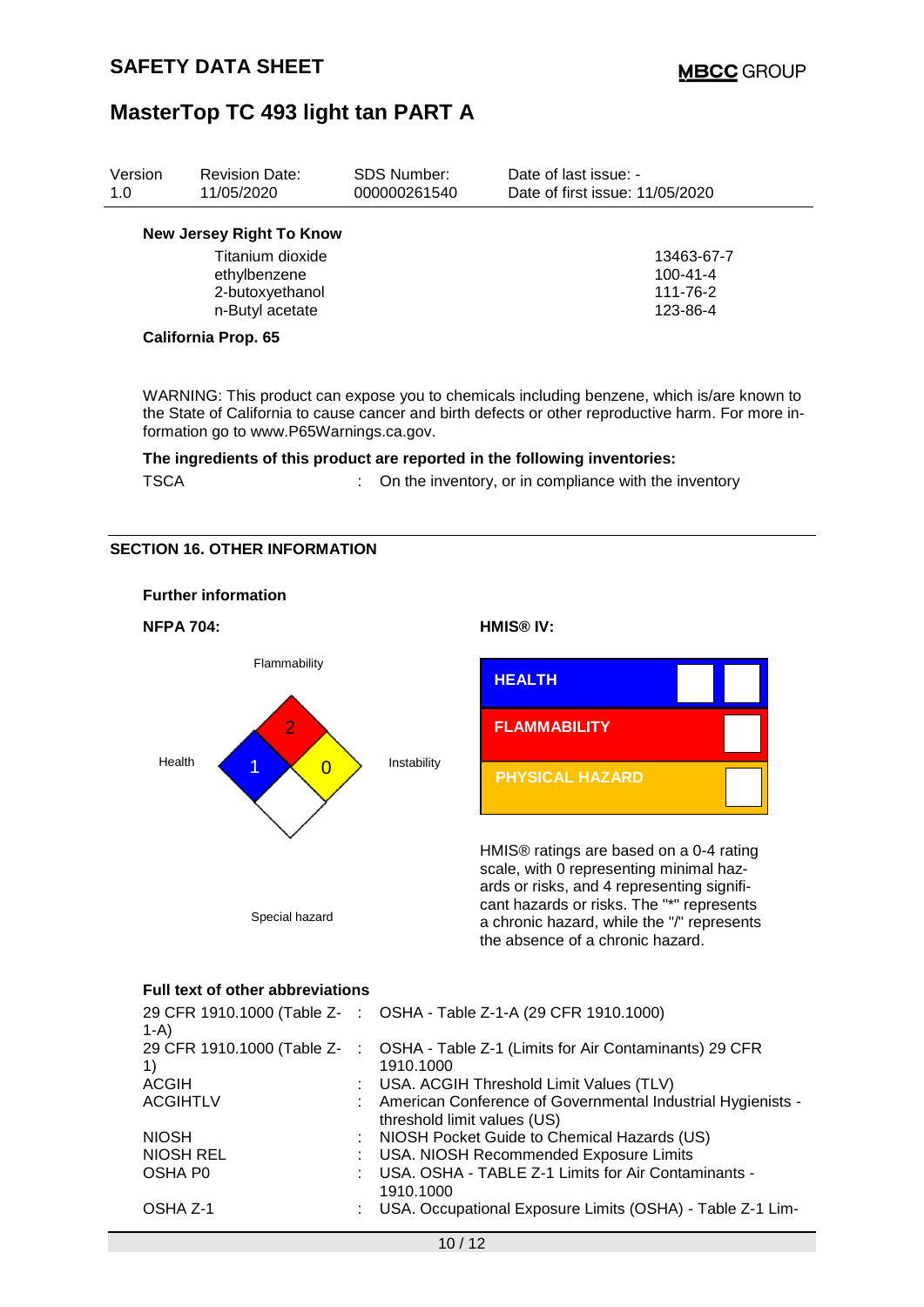| Version<br>1.0 |              | <b>Revision Date:</b><br>11/05/2020                                                 |                           | <b>SDS Number:</b><br>000000261540 | Date of last issue: -<br>Date of first issue: 11/05/2020                                     |
|----------------|--------------|-------------------------------------------------------------------------------------|---------------------------|------------------------------------|----------------------------------------------------------------------------------------------|
|                |              |                                                                                     |                           | its for Air Contaminants           |                                                                                              |
|                |              | 29 CFR 1910.1000 (Table Z- : Short Term Exposure Limit (STEL):<br>1-A) / STEL value |                           |                                    |                                                                                              |
|                |              | 29 CFR 1910.1000 (Table Z- : Time Weighted Average (TWA):<br>1-A) / TWA value       |                           |                                    |                                                                                              |
|                | $1)$ / PEL   | 29 CFR 1910.1000 (Table Z- : Permissible exposure limit                             |                           |                                    |                                                                                              |
|                | ACGIH / TWA  |                                                                                     |                           | : 8-hour, time-weighted average    |                                                                                              |
|                | ACGIH / STEL |                                                                                     |                           | Short-term exposure limit          |                                                                                              |
|                |              | ACGIHTLV / STEL value                                                               |                           | Short Term Exposure Limit (STEL):  |                                                                                              |
|                |              | ACGIHTLV / TWA value                                                                |                           | : Time Weighted Average (TWA):     |                                                                                              |
|                |              | NIOSH / REL value                                                                   |                           |                                    | Recommended exposure limit (REL):                                                            |
|                |              | NIOSH / STEL value                                                                  | $\mathbb{Z}^{\mathbb{Z}}$ | Short Term Exposure Limit (STEL):  |                                                                                              |
|                |              | NIOSH REL / TWA                                                                     |                           |                                    | Time-weighted average concentration for up to a 10-hour<br>workday during a 40-hour workweek |
|                |              | NIOSH REL / ST                                                                      |                           | at any time during a workday       | STEL - 15-minute TWA exposure that should not be exceeded                                    |
|                |              | OSHA P0 / TWA                                                                       |                           | 8-hour time weighted average       |                                                                                              |
|                |              | OSHA P0 / STEL                                                                      |                           | Short-term exposure limit          |                                                                                              |
|                |              | OSHA Z-1 / TWA                                                                      |                           | 8-hour time weighted average       |                                                                                              |

AICS - Australian Inventory of Chemical Substances; ASTM - American Society for the Testing of Materials; bw - Body weight; CERCLA - Comprehensive Environmental Response, Compensation, and Liability Act; CMR - Carcinogen, Mutagen or Reproductive Toxicant; DIN - Standard of the German Institute for Standardisation; DOT - Department of Transportation; DSL - Domestic Substances List (Canada); ECx - Concentration associated with x% response; EHS - Extremely Hazardous Substance; ELx - Loading rate associated with x% response; EmS - Emergency Schedule; ENCS - Existing and New Chemical Substances (Japan); ErCx - Concentration associated with x% growth rate response; ERG - Emergency Response Guide; GHS - Globally Harmonized System; GLP - Good Laboratory Practice; HMIS - Hazardous Materials Identification System; IARC - International Agency for Research on Cancer; IATA - International Air Transport Association; IBC - International Code for the Construction and Equipment of Ships carrying Dangerous Chemicals in Bulk; IC50 - Half maximal inhibitory concentration; ICAO - International Civil Aviation Organization; IECSC - Inventory of Existing Chemical Substances in China; IMDG - International Maritime Dangerous Goods; IMO - International Maritime Organization; ISHL - Industrial Safety and Health Law (Japan); ISO - International Organisation for Standardization; KECI - Korea Existing Chemicals Inventory; LC50 - Lethal Concentration to 50 % of a test population; LD50 - Lethal Dose to 50% of a test population (Median Lethal Dose); MARPOL - International Convention for the Prevention of Pollution from Ships; MSHA - Mine Safety and Health Administration; n.o.s. - Not Otherwise Specified; NFPA - National Fire Protection Association; NO(A)EC - No Observed (Adverse) Effect Concentration; NO(A)EL - No Observed (Adverse) Effect Level; NOELR - No Observable Effect Loading Rate; NTP - National Toxicology Program; NZIoC - New Zealand Inventory of Chemicals; OECD - Organization for Economic Co-operation and Development; OPPTS - Office of Chemical Safety and Pollution Prevention; PBT - Persistent, Bioaccumulative and Toxic substance; PICCS - Philippines Inventory of Chemicals and Chemical Substances; (Q)SAR - (Quantitative) Structure Activity Relationship; RCRA - Resource Conservation and Recovery Act; REACH - Regulation (EC) No 1907/2006 of the European Parliament and of the Council concerning the Registration, Evaluation, Authorisation and Restriction of Chemicals; RQ - Reportable Quantity; SADT - Self-Accelerating Decomposition Temperature; SARA - Superfund Amendments and Reauthorization Act; SDS - Safety Data Sheet; TCSI - Taiwan Chemical Substance Inventory; TSCA - Toxic Substances Control Act (United States); UN - United Nations; UNRTDG - United Nations Recommendations on the Transport of Dangerous Goods; vPvB - Very Persistent and Very Bioaccumulative